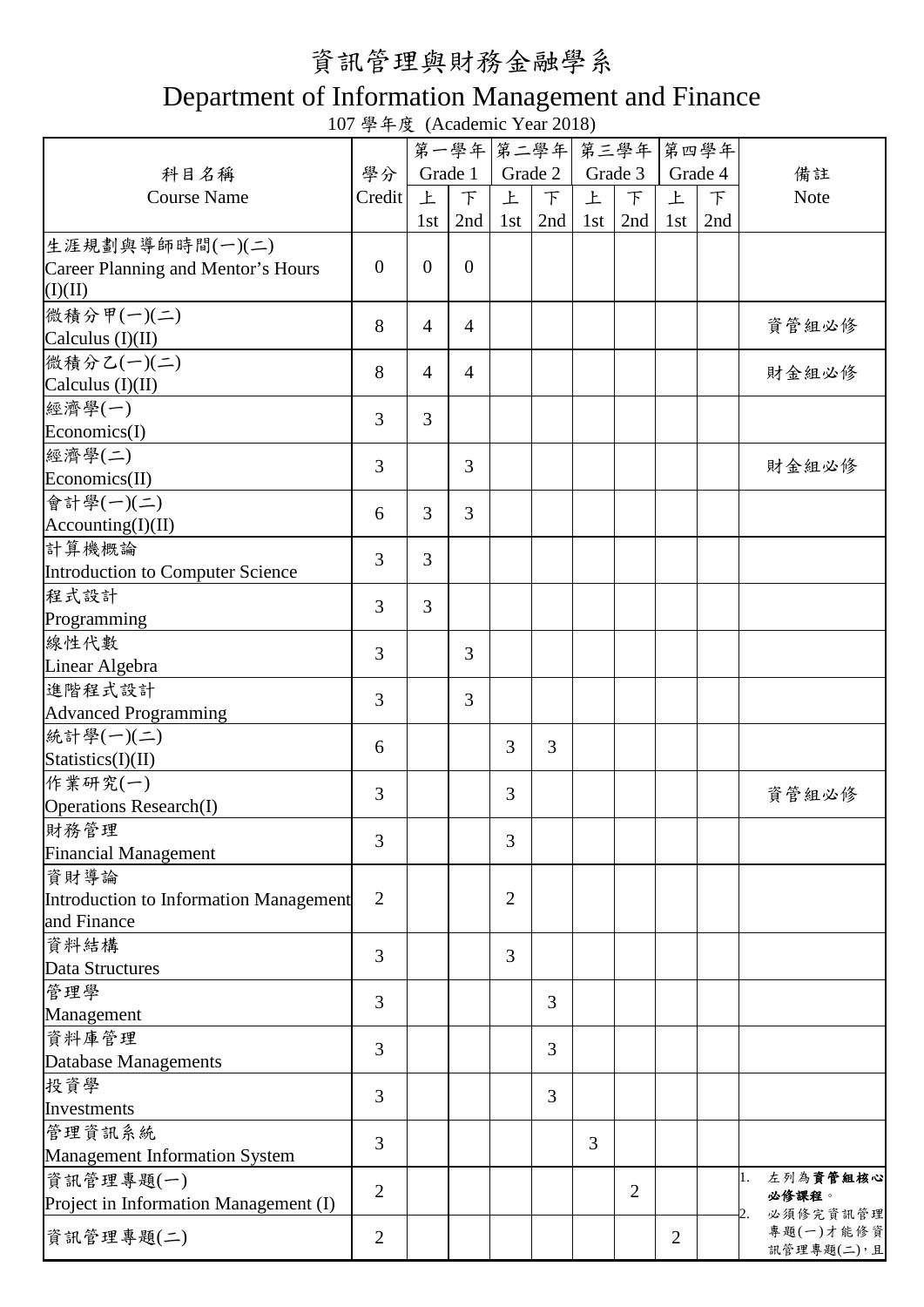| Project in Information Management (II)   |                |  |   |   |                |                |                |  | 同一學期不能同時                                                                                                           |
|------------------------------------------|----------------|--|---|---|----------------|----------------|----------------|--|--------------------------------------------------------------------------------------------------------------------|
|                                          |                |  |   |   |                |                |                |  | 修資訊管理專題<br>$(-)(\rightharpoonup)$ .                                                                                |
|                                          |                |  |   |   |                |                |                |  | 1. The courses listed in                                                                                           |
|                                          |                |  |   |   |                |                |                |  | the left column are the                                                                                            |
|                                          |                |  |   |   |                |                |                |  | required core courses<br>of Program of                                                                             |
|                                          |                |  |   |   |                |                |                |  | Information                                                                                                        |
|                                          |                |  |   |   |                |                |                |  | Management.                                                                                                        |
|                                          |                |  |   |   |                |                |                |  | 2. Students about to take<br>"Project in Information                                                               |
|                                          |                |  |   |   |                |                |                |  | Management (II)"                                                                                                   |
|                                          |                |  |   |   |                |                |                |  | must first complete<br>"Project in Information                                                                     |
|                                          |                |  |   |   |                |                |                |  | Management (I)," and                                                                                               |
|                                          |                |  |   |   |                |                |                |  | they cannot take both                                                                                              |
|                                          |                |  |   |   |                |                |                |  | "Project in Information<br>Management (I)" and                                                                     |
|                                          |                |  |   |   |                |                |                |  | "Project in Information                                                                                            |
|                                          |                |  |   |   |                |                |                |  | Management (II)" in<br>the same semester.                                                                          |
| 系統分析與設計                                  | 3              |  |   |   | 3              |                |                |  | 資管組核心必選課<br>1.                                                                                                     |
| <b>System Analysis and Design</b>        |                |  |   |   |                |                |                |  | 程共18學分。<br>須由左列課程或財<br>2.                                                                                          |
| 作業系統                                     | 3              |  |   |   | 3              |                |                |  | 金組之核心必修或                                                                                                           |
| <b>Operating Systems</b>                 |                |  |   |   |                |                |                |  | 核心必選課程中選                                                                                                           |
| 演算法                                      | 3              |  |   |   | 3              |                |                |  | 18學分。<br>1. Compulsory elective                                                                                    |
| Algorithms                               |                |  |   |   |                |                |                |  | core courses of                                                                                                    |
| 商用資料通訊                                   | 3              |  |   |   |                | 3              |                |  | Program of<br>Information<br>Management are 18<br>credits in total.<br>2. Students should<br>acquire 18 credits by |
| <b>Business Data Communications</b>      |                |  |   |   |                |                |                |  |                                                                                                                    |
| 電子商務                                     | 3              |  |   |   |                | 3              |                |  |                                                                                                                    |
| <b>Electronic Commerce</b>               |                |  |   |   |                |                |                |  |                                                                                                                    |
| 資訊安全                                     | 3              |  |   |   | 3              |                |                |  | selecting the courses                                                                                              |
| <b>Information Security</b>              |                |  |   |   |                |                |                |  | listed in the left<br>column or the required                                                                       |
| 人工智慧與金融科技實務                              |                |  |   |   |                |                |                |  | or compulsory elective                                                                                             |
| Practices of Artificial Intelligence and | 3              |  |   |   | 3              |                |                |  | core courses of<br>Program of Finance.                                                                             |
| <b>Financial Technology</b>              |                |  |   |   |                |                |                |  |                                                                                                                    |
| 資料科學                                     | 3              |  |   |   |                | 3              |                |  |                                                                                                                    |
| Data Science                             |                |  |   |   |                |                |                |  |                                                                                                                    |
| 個體經濟學                                    | 3              |  | 3 |   |                |                |                |  | 左列為財金組核心<br>1.                                                                                                     |
| Microeconomics                           |                |  |   |   |                |                |                |  | 必修課程。<br>必須修完財務金融                                                                                                  |
| 總體經濟學                                    | 3              |  |   | 3 |                |                |                |  | 專題(一)才能修財                                                                                                          |
| Macroeconomics                           |                |  |   |   |                |                |                |  | 務金融專題(二),且                                                                                                         |
| 期貨與選擇權                                   | 3              |  |   |   | $\overline{3}$ |                |                |  | 同一學期不能同時<br>修財務金融專題                                                                                                |
| <b>Futures and Options</b>               |                |  |   |   |                |                |                |  | $(-)(\underline{-}) \circ$                                                                                         |
| 財務報表分析                                   | 3              |  |   |   |                | 3              |                |  | 1. The courses listed in                                                                                           |
| <b>Financial Statement Analysis</b>      |                |  |   |   |                |                |                |  | the left column are the<br>required core courses                                                                   |
| 財務金融專題(一)                                | $\overline{2}$ |  |   |   |                | $\overline{2}$ |                |  | of Program of Finance.                                                                                             |
| Project in Finance (I)                   |                |  |   |   |                |                |                |  | 2. Students about to take<br>"Project in Finance                                                                   |
|                                          |                |  |   |   |                |                |                |  | $(II)$ " must first                                                                                                |
|                                          |                |  |   |   |                |                |                |  | complete "Project in<br>Finance $(I)$ ," and they                                                                  |
| 財務金融專題(二)                                | $\overline{2}$ |  |   |   |                |                | $\overline{2}$ |  | cannot take both                                                                                                   |
| Project in Finance (II)                  |                |  |   |   |                |                |                |  | "Project in Finance (I)"<br>and "Project in Finance                                                                |
|                                          |                |  |   |   |                |                |                |  | $(II)$ " in the same                                                                                               |
|                                          |                |  |   |   |                |                |                |  | semester.<br>財金組核心必選課<br>1.                                                                                        |
| 數理統計<br><b>Mathematical Statistics</b>   | 3              |  |   |   | $\overline{3}$ |                |                |  | 程共9學分。                                                                                                             |
| 財務工程導論                                   |                |  |   |   |                |                |                |  | 須由左列課程或資<br>2.                                                                                                     |
| Introduction in Financial Engineering    | 3              |  |   |   |                | 3              |                |  | 管組之核心必修或<br>核心必選課程中選                                                                                               |
|                                          |                |  |   |   |                |                |                |  |                                                                                                                    |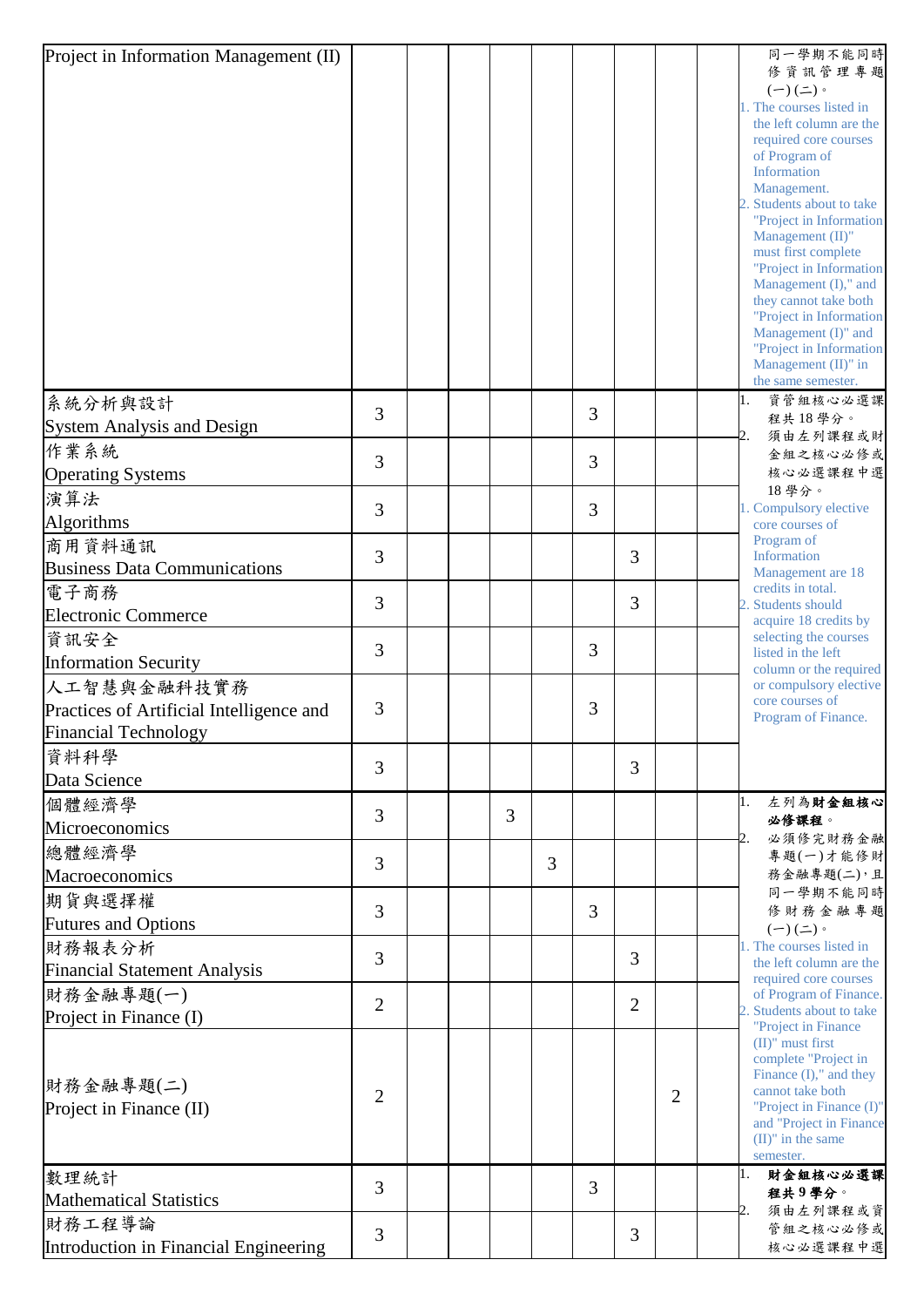| 財務計量經濟學<br><b>Financial Econometrics</b>                                               | 3                                    |    |                             |    |                             |                           | 3  |               |          | 9學分。<br>1. Compulsory elective<br>core courses of                                                                                                 |
|----------------------------------------------------------------------------------------|--------------------------------------|----|-----------------------------|----|-----------------------------|---------------------------|----|---------------|----------|---------------------------------------------------------------------------------------------------------------------------------------------------|
| 財務風險管理<br><b>Financial Risk Management</b>                                             | 3                                    |    |                             |    |                             | 3                         |    |               |          | <b>Program of Finance</b><br>are 9 credits in total.<br>2. Students should<br>acquire 9 credits by<br>selecting the courses<br>listed in the left |
| 貨幣銀行與金融風暴<br>Money, Banking and Financial Crisis                                       | 3                                    |    |                             |    |                             |                           | 3  |               |          |                                                                                                                                                   |
| 國際財務管理<br><b>International Financial Management</b>                                    | 3                                    |    |                             |    |                             |                           | 3  |               |          | column or the required<br>or compulsory elective<br>core courses of                                                                               |
| 公司理財<br>Corporate Finance                                                              | 3                                    |    |                             |    |                             | 3                         |    |               |          | Program of<br><b>Information</b><br>Management.                                                                                                   |
| 合計                                                                                     | 資 80<br><b>IM 80</b><br>財 83<br>F 83 | 16 | 資 13<br>IM13<br>財 16<br>F16 | 14 | 資 12<br>IM12<br>財 15<br>F15 | 資 12<br>IM 12<br>財9<br>F9 | 11 | $\mathcal{L}$ | $\Omega$ |                                                                                                                                                   |
| 本系最低畢業學分為128學分<br>The minimum requirement of graduation credits of IMF is 128 credits. |                                      |    |                             |    |                             |                           |    |               |          |                                                                                                                                                   |
|                                                                                        |                                      |    |                             |    |                             |                           |    |               |          |                                                                                                                                                   |

## 資訊管理與財務金融學系輔系科目表

## Department of Information Management and Finance Minor Program 107 學年度 (Academic Year 2018)

| 先修課程科目名稱                               | 學分數           |
|----------------------------------------|---------------|
| <b>Preliminary Course Name</b>         | <b>Credit</b> |
| 微積分甲(一)(二)                             | 8             |
| Calculus $(I)(II)$<br>資管組先修            |               |
| 微積分乙(一)(二)                             | 8             |
| Calculus $(I)(II)$<br>財金組先修            |               |
| 經濟學(一)                                 | 3             |
| Economics(I)                           |               |
| 經濟學(二)                                 | 3             |
| Economics(II) 財金組先修                    |               |
| 會計學(一)(二)                              | 6             |
| $\text{Accounting(I)(II)}$             |               |
| 計算機概論                                  | 3             |
| Introduction to Computer Science       |               |
| 統計學(一)(二)                              | 6             |
| Statistics(I)(II)                      |               |
| 作業研究(一)                                | 3             |
| <b>Operations Research(I)</b><br>資管組先修 |               |
| 程式設計                                   | 3             |
| Programming                            |               |
| 管理學                                    | 3             |
| Management                             |               |
| 線性代數                                   | 3             |
| Linear Algebra                         |               |
| 進階程式設計                                 | 3             |
| <b>Advanced Programming</b>            |               |
| 先修課程總學分                                | 41            |
| Total credits of preliminary courses   |               |